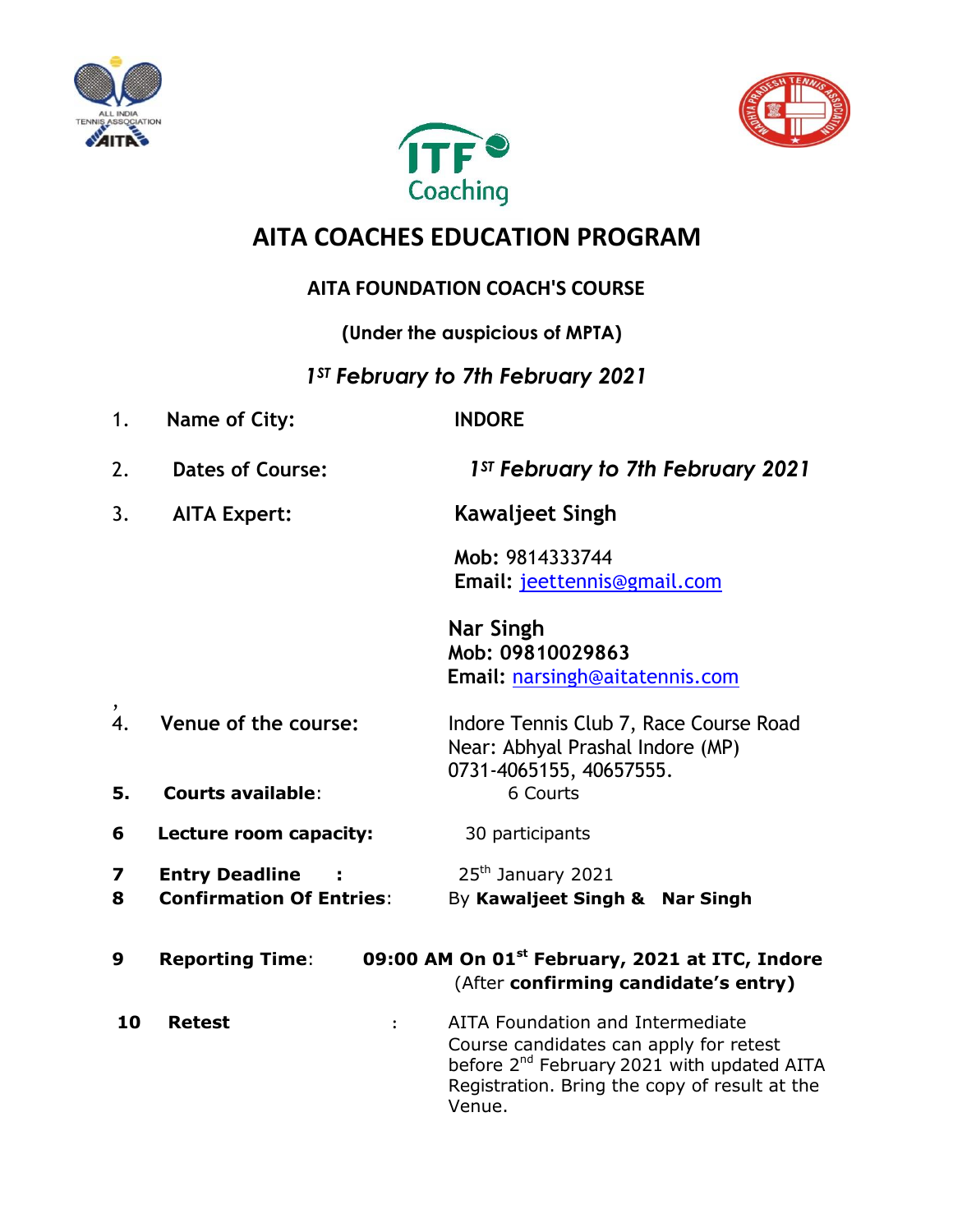**(A candidate has the option of doing the Foundation Course for the full 7 days or just the Mini Coach's Course for only 3 days)**

### **Fees Detail:**

#### **For Full Course (AITA Level – III ) Foundation course) Duration 7 Days -** *1ST February to 7th February 2021*

|                          | AITA Foundation course fees Rs. 14160/-(Take DD in the name Of AITA-<br><b>ITN</b> payable at New Delhi) |
|--------------------------|----------------------------------------------------------------------------------------------------------|
| <b>Registration Fees</b> | Rs. 4720/-(Take DD in the name Of AITA-<br><b>ITN</b> payable at New Delhi)                              |
| Course Material          | <b>Rs.2,000/-</b> (to be paid in cash at the venue)                                                      |

**For Only Mini Coach's course (Level –I/Play and stay) Duration 3 Days -01st to 03rd Feburary 2021 Play and Stay Course Fees Rs. 8260/-**(Take DD in the name Of **AITA – ITN** payable at New Delhi)

| <b>Registration Fees</b> | <b>Rs. 1770/-</b> (Take DD in the name Of AITA-<br><b>ITN</b> payable at New Delhi) |
|--------------------------|-------------------------------------------------------------------------------------|
| Course Material          | <b>Rs.2,000/-</b> (to be paid in cash at the venue)                                 |

#### **A copy of the DD's along with personal details should be mailed to**

#### **(for entry confirmation)**

**Kawaljeet Singh [jeettennis@gmail.com](mailto:jeettennis@gmail.com) ,**

**Nar Singh [narsingh@aitatennis.com](mailto:narsingh@aitatennis.com)**

*Important Information:*

- **1. It is mandatory to register with [www.itf-academy.com,](http://www.itf-academy.com/) to attend the course.**
- **2. All DDs + Course material cash + 2 passport size photographs to be handed over to the AITA Expert prior to commencement of the course.**
- **3. Candidates are advised to keep a photocopy of the Demand drafts.**
- **4. Fees do not include boarding and lodging.**

| <b>Course Coordinator</b><br><b>Common</b> | Mr. IRFAN AHMED (Indore)          |
|--------------------------------------------|-----------------------------------|
|                                            | (Any local query) 91 09826022240, |
|                                            | E-mail: mptennis@rediffmail.com   |